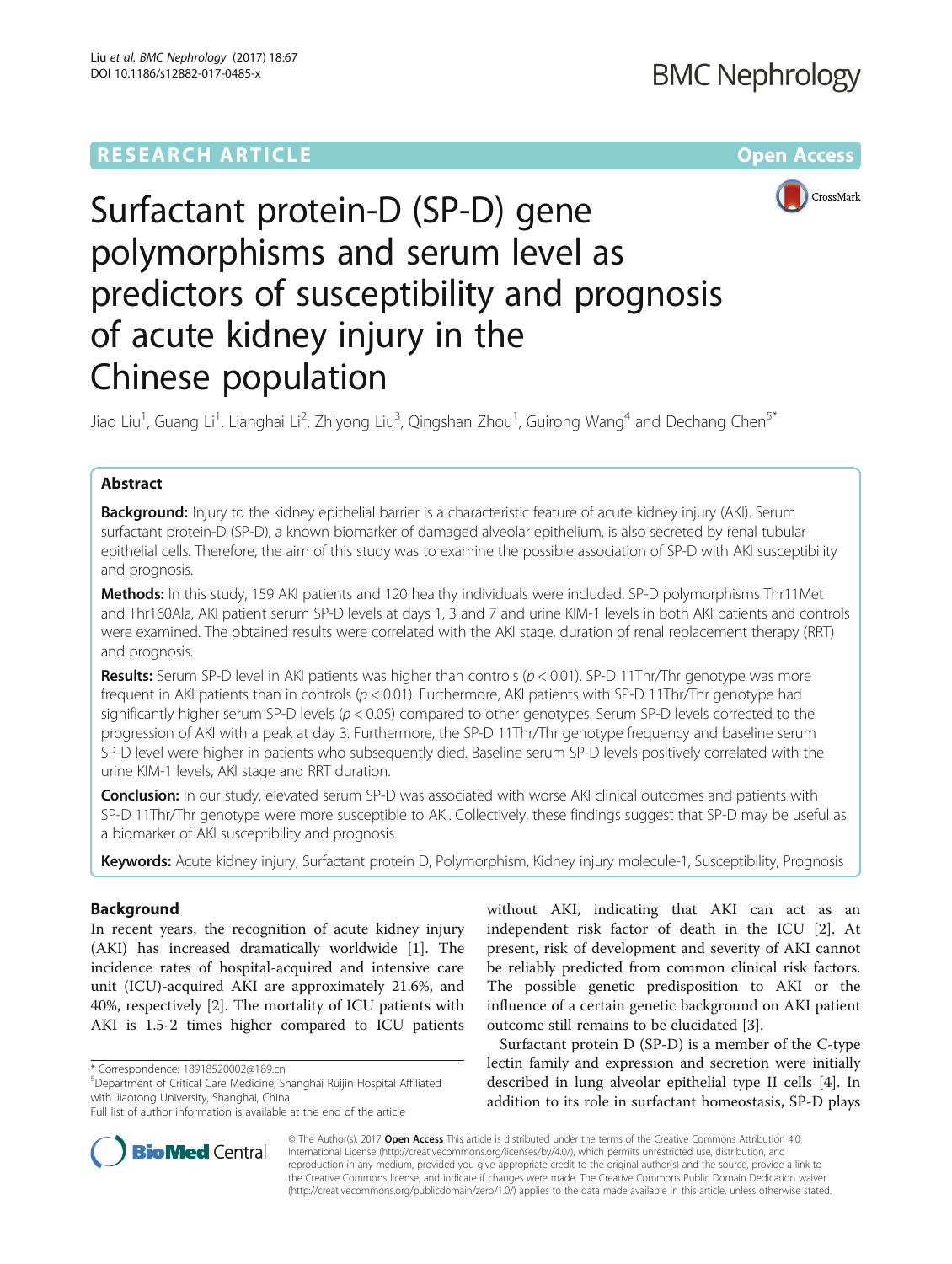an important role in innate immunity and the regulation of inflammation in the lung [[5\]](#page-6-0). SP-D can activate intracellular phagocytosis and regulate the regeneration of intracellular reactive oxygen species and cytokines [\[6](#page-6-0)]. A previous study has demonstrated that levels of inflammatory cytokines IL-6 and TNF-α in SP-D knockout mice with radiation-induced lung injury were significantly higher than those in wild-type mice [[6\]](#page-6-0). Moreover, in the same study, exogenous SP-D supplementation delivered through the airways reduced lung injury. We have shown in our recent studies that besides expression in the lung, SP-D is also expressed in several other organs such as the pancreas [[7\]](#page-6-0) and kidney [\[8](#page-6-0)]. We also demonstrated that extra-pulmonary SP-D plays an important role in the pathogenesis of infectious disease through its role in the regulation of inflammatory signaling pathways and apoptosis [\[7](#page-6-0), [8](#page-6-0)]. In addition, we have also shown that in a CLP-induced sepsis model, SP-D knockout mice showed a higher degree of severity of kidney injury than wild-type mice [\[9\]](#page-6-0).

The human SP-D gene is located in chromosome 10q22.2-q23.1, and contains many single nucleotide polymorphisms (SNP) [[10\]](#page-6-0). Among these polymorphisms, three missense mutation loci in exons of SP-D gene have been described which result in alterations in codons corresponding to amino acid residues 11 (Met11Thr), 160 (Ala160Thr) and 270 (Ser270Thr) [\[10](#page-6-0)]. It has been reported previously that Met11Thr SNP is associated with the susceptibility to acute lung injury (ALI)/acute respiratory distress syndrome (ARDS) [\[11](#page-6-0)]. In this study, adult ALI/ARDS patients with SP-D 11Thr/Thr genotype had higher levels of SP-D correlated with an increase risk of mortality in patients with ALI/ARDS [\[12](#page-6-0)].

Given the association between SP-D-Met11Thr SNP and the susceptibility to ALI, and SP-D expression in renal tubular epithelial cells [[8\]](#page-6-0), we hypothesized that SP-D polymorphisms may be associated with susceptibility to AKI. Therefore, in the present prospective control study, Chinese AKI patients and healthy controls of a Han background were recruited to explore the associations SP-D polymorphisms Thr11Met and Thr160Ala and serum SP-D level with the severity and prognosis of AKI.

#### Methods

#### Subjects

This study included 159 AKI patients (88 female and 71 male) aged 18–60 years, who were admitted in the Department of Critical Care Medicine of Renmin Hospital Wuhan University,Wuhan, a central region of China, located in the Hubei Province, between March 2012 and June 2013; And 120 age-matched healthy volunteers (50 female and 70 male) with no acute or chronic

diseases which were recruited as controls in the same hospital. All participants recruited in this study were Han Chinese. The diagnosis and stage of AKI were established in accordance with the criteria of Kidney Disease Improving Global Outcomes (KDIGO) issued by the International Society of Nephrology (ISN) in 2012 [[13](#page-6-0)]. AKI was defined as serum creatinine (Scr) elevation exceeding 0.3 mg/dL (26.5 mol/L) within 48 h, or Scr elevation exceeding 1.5 fold of the baseline value, or urine output less than 0.5 mL/kg/h for more than 6 h. AKI was classified into three stages: Stage 1, Scr elevation exceeding 1.5–1.9 fold of the baseline level, or Scr elevation exceeding 0.3 mg/dL (26.5 mol/L) or urine output less than 0.5 ml/kg/h for 6–12 h; Stage 2, Scr elevation exceeding 2.0–2.9 fold of the baseline level, or urine output less than 0.5 mL/kg/h for more than 12 h; Stage 3, Scr elevation exceeding 3.0 fold of the baseline level, or Scr elevation exceeding 4.0 mg/dL (353.6 μmol/L), or need for renal replacement therapy (RRT). Patients younger than 18 years or older than 70 years of age, pregnant women, and patients with chronic renal disease and renal contusions were excluded from the study. The study protocol was approved by the Ethics Committee of our hospital, and written informed consent was obtained from all patients and subjects before initiation of the study.

#### Specimen collection

Peripheral blood (5 mL) samples were collected from AKI patients and healthy controls, and stored at room temperature for 1 h, then centrifuged at 5000 rpm/min for 5 min to separate serum and white blood cells. Urine (10 mL/per patient) samples were collected in addition. Clinical data of AKI patients were recorded, including general demographic data, etiology of AKI, stage of AKI, Apache II score, and duration of RRT as well as prognosis of disease.

Analysis of SP-D Thr11Met and Thr160Ala polymorphisms For SNP analysis, genomic DNA was extracted from peripheral white blood cells of patients and healthy controls according to the instructions of the genome DNA extraction kit (Solarbio, Beijing, China). The final DNA concentration was between 0.06 and 0.12 μg/μL as detected by UV spectrophotometer. Using genomic DNA as the template, SP-D polymorphisms SP-D Thr11Met and Thr160Ala were examined by sequence specific primer-polymerase chain reaction (PCR-SSP) with appropriate primers as described previously [\[14](#page-6-0)]. This method provided the reproducible results for all the SNP loci with the PCR conditions as follows: initial denaturation 1 min at 94 °C; followed by 5 cycles of 20s at 94 °C, 45 s at 65 °C, 25 s at 72 °C; 21 cycles of 25 s at 94 °C, 50s at 55 °C, 30s at 72 °C; 4 cycles of 30s at 94 °C, 60s at 50 °C, 120 s at 72 °C; and final extension at 72 °C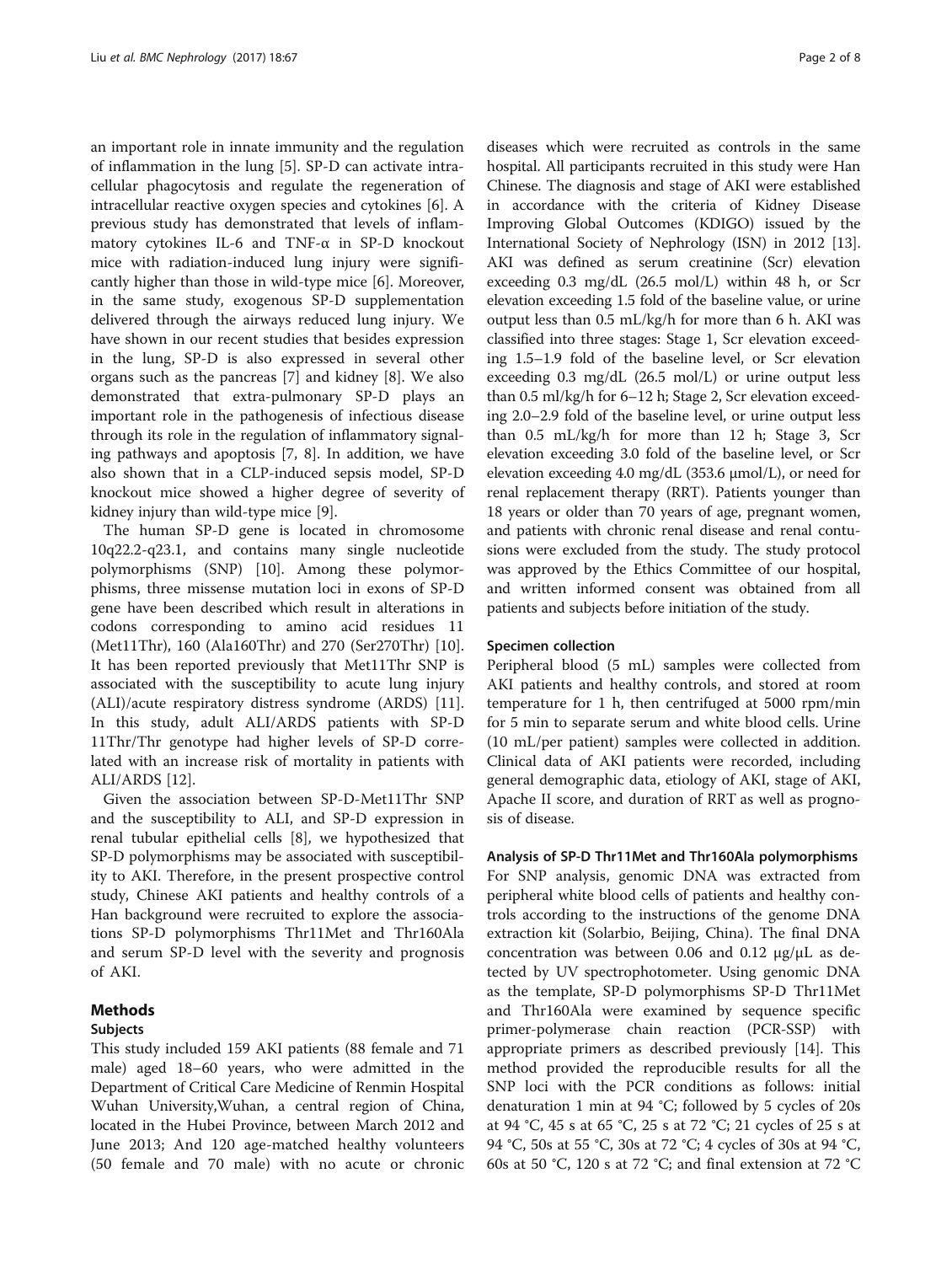for 3 min. After amplification, PCR products were separated and identified using 2%-agarose gel electrophoresis.

#### Measurement of serum SP-D protein and urine kidney injury molecule-1 (KIM-1) levels by ELISA

Serum SP-D protein and urine KIM-1 levels in AKI patients and healthy controls were detected by ELISA (R&D Inc, Minneapolis, United States) according to the manufacturer's instructions.

#### Statistical analysis

Statistical analysis was performed using SPSS software version 13.0 (SPSS Inc., Chicago, IL). Hardy-Weinberg equilibrium (HWE) was used to determine whether the genotype and allele frequencies were consistent with the genetic balance. Allele and genotype frequencies were compared by Pearson's two-tailed chi-squared test or Fisher exact test (for sample number <5 in a group). Odds ratios with a 95% confidence interval were calculated using logistic regression analysis. Quantitative data were expressed as  $X \pm SEM$  and compared by ordinary one-way ANOVA test or Student's ttest where appropriate. Associations between serum SP-D levels and urine KIM-1 levels and AKI stage were analyzed by Pearson correlation analysis. A P value less than 0.05 was considered to be statistically significant.

#### Results

#### Clinicopathological characteristics of AKI patients and healthy controls

Clinicopathological characteristics of AKI patients and healthy controls included in our study are presented in Table 1. The average age of AKI patients and healthy controls was  $45.09 \pm 8.02$  and  $44.37 \pm 7.64$  years, respectively. The average Scr level of AKI patients was significantly higher than that of healthy controls  $(2.67 \pm 1.02 \text{ mg/dL vs.})$  $0.73 \pm 0.17$  mg/dL,  $p < 0.05$ ). Among the 159 AKI patients, 57 (35.8%) developed KIDGO AKI stage 1, 64 (40.3%) developed KIDGO AKI stage 2, and 38 (23.9%) developed KIDGO AKI stage 3. From all AKI patients in 89 (56%) AKI was caused by sepsis, in 30 (18.9%) AKI was caused by trauma, in 25 (15.7%) AKI was caused by cardiovascular disease, and in 15 (9.4%) AKI was caused by other diseases. The average APACHE II score of the AKI patients was 20.3 ± 4.58. Out of 159 AKI patients, 60 (37.7%) AKI patients were treated with RRT, and the average RRT duration was  $10.6 \pm 3.38$  days. Of the 60 AKI patients treated with RRT, 35 (58.3%) patients were treated with 25 mL/kg RRT dose, and 25 (41.7%) patients were treated with 35 mL/kg RRT dose.

#### Association between SP-D polymorphisms and susceptibility to AKI

The distribution of SP-D Thr11Met and Thr160Ala genotypes and alleles obtained in our study were similar

|                  | <b>Table 1</b> Clinicopathological characteristics of AKI patients and |  |  |
|------------------|------------------------------------------------------------------------|--|--|
| healthy controls |                                                                        |  |  |

|                      | AKI $(n = 159)$  | Controls $(n = 120)$ |
|----------------------|------------------|----------------------|
| Age (yr)             | $45.09 \pm 8.02$ | $44.37 \pm 7.64$     |
| Male/Female          | 71/88            | 70/50                |
| Creatinine (mg/dl)   | $2.67 \pm 1.02$  | $0.73 \pm 0.17$      |
| Apache II score      | $20.3 \pm 4.58$  | <b>NA</b>            |
| AKI Stage            |                  |                      |
| Stage $1$ (n,%)      | 57 (35.8)        | NA.                  |
| Stage $2$ (n,%)      | 64 (40.3)        | <b>NA</b>            |
| Stage 3 (n,%)        | 38 (23.9)        | <b>NA</b>            |
| Mortality            | 49 (30.8)        | <b>NA</b>            |
| Cause of AKI         |                  |                      |
| Sepsis (n,%)         | 89 (56.0)        | NA.                  |
| Trauma (n,%)         | 30 (18.9)        | <b>NA</b>            |
| Cardiovascular (n,%) | 25 (15.7)        | NA.                  |
| Other (n,%)          | 15(9.4)          | <b>NA</b>            |
| RRT (n,%)            | 60 (37.7)        | <b>NA</b>            |
| RRT (days)           | $10.6 \pm 3.38$  | <b>NA</b>            |
| <b>RRT Dose</b>      |                  |                      |
| 25 ml/kg (n,%)       | 35 (58.3)        | <b>NA</b>            |
| 35 ml/kg (n,%)       | 25 (41.7)        | <b>NA</b>            |

to previous studies in the Chinese population, and were consistent with HWE ( $p > 0.05$ ). Compared with healthy controls, the frequency of 11Thr/Thr genotype was significantly increased in AKI patients  $(p = 0.001)$ . In addition, the frequency of 11Thr allele in AKI patients was also significantly higher than in healthy controls  $(p = 0.001)$ . Moreover, the frequency of the 11Thr/Thr genotype was significantly higher in the subgroup of sepsis-induced AKI patients and patients who subsequently died when compared to the subgroup of the controls and survivors, respectively  $(p = 0.001\& p = 0.0013)$ , suggesting that SP-D-Thr11Met polymorphisms may be a predictor of worse outcomes in AKI patients. No significant differences in terms of genotype and allele frequencies at Thr160Ala loci were observed between AKI patients and healthy controls ( $p = 0.269$ ) (Tables [2](#page-3-0) and [3\)](#page-3-0).

#### Serum SP-D and urine KIM-1 levels in AKI patients and healthy controls

In our study SP-D serum level of healthy controls ranged from 56.21 ng/mL to 130.8 ng/mL (median, 80.36 ng/mL; 25–75th IQR 74.27–88.68 ng/mL). Serum SP-D level at day 1 (baseline SP-D level) of AKI patients ranged from 110.6 ng/mL to 199.5 ng/mL (median, 142.4 ng/mL; IQR 128.5 ng/mL-158.5 ng/mL), from 275 ng/mL to 393.2 ng/mL at day 3 (median, 342.2 ng/mL; IQR 323.2 ng/mL-356.1 ng/mL) and from 100.4 ng/mL to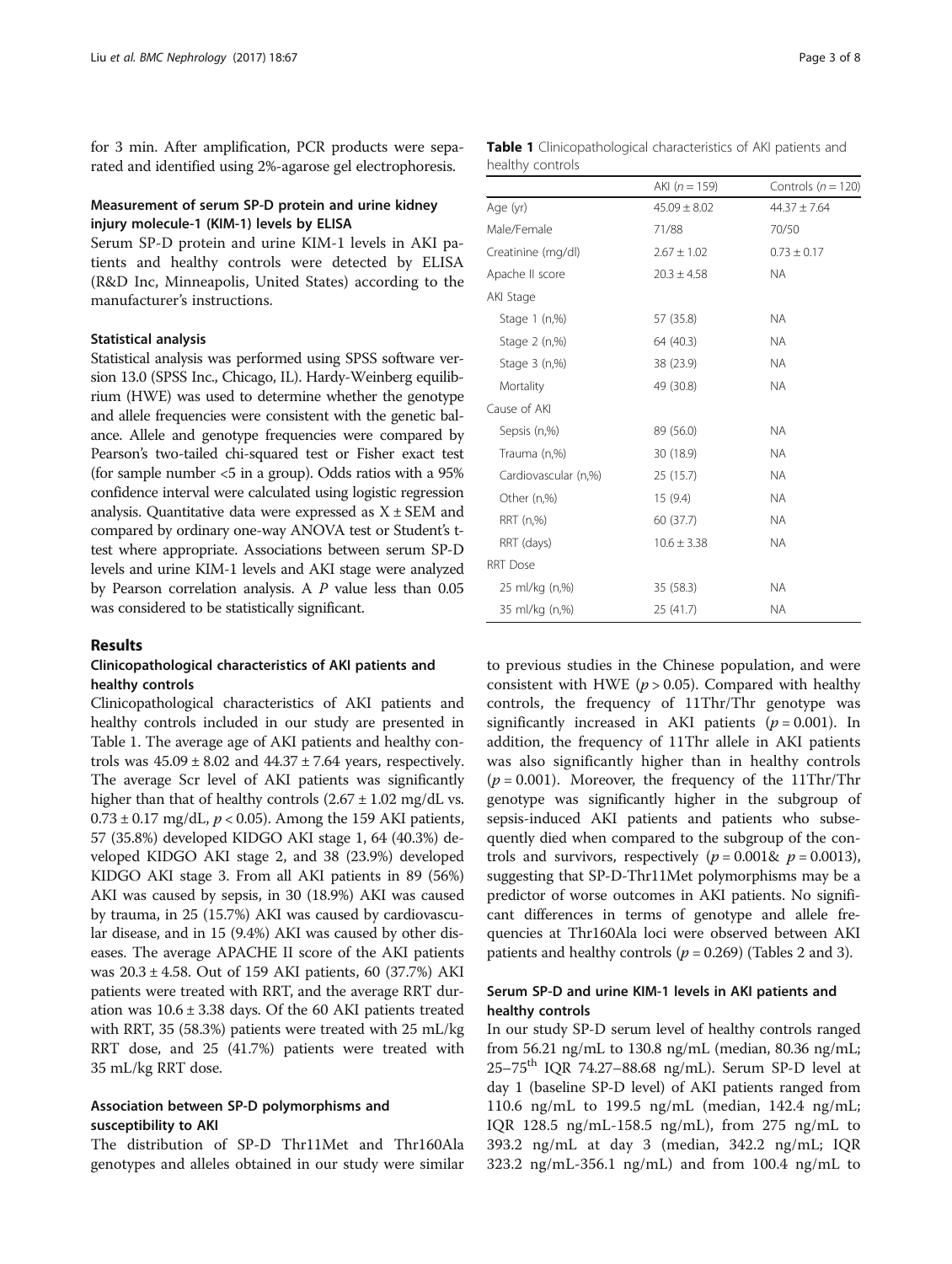<span id="page-3-0"></span>**Table 2** Surfactant protein D gene polymorphisms in AKI patients and healthy controls

| Genotype/ | AKI patients, | Controls,  | Odds ratio (95% CI)    | $P$ value  | AKI patients |             | Odds ratio (95% CI)       | $P$ value  |
|-----------|---------------|------------|------------------------|------------|--------------|-------------|---------------------------|------------|
| allele    | $n\%$         | $n\%$      |                        |            | Dead, n(%)   | Alive, n(%) |                           |            |
| Met11Thr  |               |            |                        |            |              |             |                           |            |
| Met/Met   | 42 (26.4)     | 51 (42.5)  | $0.486(0.293 - 0.805)$ | $0.007**$  | 9(18.4)      | 43 (39.1)   | $0.351(0.155 - 0.795)$    | 0.011      |
| Met/Thr   | 67(42.1)      | 54 (45.0)  |                        |            | 20 (40.8)    | 47 (42.7)   |                           |            |
| Thr/Thr   | 50 (31.5)     | 15(12.5)   | 3.211 (1.699-6.067)    | $0.001***$ | 20 (40.8)    | 20 (18.2)   | 3.103 (1.468-6.557)       | $0.005***$ |
| Allele    |               |            |                        |            |              |             |                           |            |
| Met       | 151 (47.5)    | 156 (65.0) | $0.487(0.345 - 0.687)$ |            | 38 (38.8)    | 133 (60.5)  | $0.414(0.254 - 0.675)$    |            |
| Thr       | 167(52.5)     | 84 (35.0)  | 2.054 (1.455-2.899)    | $0.001***$ | 60(61.2)     | 87 (39.5)   | 2.414 (1.482-3.933)       | $0.0004**$ |
| Ala160Thr |               |            |                        |            |              |             |                           |            |
| Ala/Ala   | 70 (44.0)     | 50 (41.7)  | 1.101 (0.682-1.778)    | 0.715      | 7(14.3)      | 15(13.6)    | 1.056 (0.401-2.779)       | 0.913      |
| Ala/Thr   | 70 (44.0)     | 50 (41.7)  |                        |            | 24 (49.0)    | 50 (45.5)   |                           |            |
| Thr/Thr   | 19 (12.0)     | 20(16.6)   | $0.679(0.344 - 1.337)$ | 0.297      | 18 (36.7)    | 45 (40.9)   | $0.839(0.419 - 1.679)$    | 0.619      |
| Allele    |               |            |                        |            |              |             |                           |            |
| Ala       | 210(66.0)     | 150 (62.5) | $1.167(0.823 - 1.655)$ |            | 38 (38.8)    | 80 (36.4)   | 1.108 (0.679-1.810)       |            |
| Thr       | 108 (34.0)    | 90 (37.5)  | $0.857(0.604 - 1.216)$ | 0.422      | 60 (61.2)    | 140(63.6)   | $0.902$ $(0.552 - 1.474)$ | 0.707      |

CI confidence interval

\*\*P values less than 0.01

159.9 ng/mL at day 7 (median, 134.8 ng/mL; IQR 125.6 ng/mL-146.5 ng/mL). Compared with healthy controls, serum SP-D levels at day 1, 3 and 7 were significantly elevated  $(p < 0.01)$ . Furthermore, SP-D serum levels at day 3 in AKI patients were significantly higher than that at day 1 and 7 ( $p < 0.01$ ) (Table [4](#page-4-0)).

Urine KIM-1 level in AKI patients was significantly higher than that in the healthy controls  $(p < 0.01)$ (Table [4](#page-4-0)) Urine KIM-1 level of healthy controls ranged from 0.23 ng/mL to 0.64 ng/mL (median, 0.47 ng/mL;  $25-75$ <sup>th</sup> IQR 0.39-0.53 ng/mL) while the urine KIM-1 level

in AKI patients ranged from 0.89 ng/mL to 1.98 ng/mL (median, 1.37 ng/mL; IQR 1.14–1.58 ng/mL). The dynamic change of serum SP-D and urine KIM-1 levels were associated with the progression of AKI.

# Association between SP-D polymorphisms and serum SP-D level in AKI patients

In our study, AKI patients with the 11Thr/Thr genotype had significantly higher baseline (day 1) serum SP-D levels than those with either  $11$ Met/Thr ( $p = 0.04$ ) or  $11$ Met/ Met genotypes ( $p = 0.002$ ). No difference however was

Table 3 Surfactant protein D gene polymorphisms in sepsis-induced AKI patients and healthy controls

| Genotype/allele | Sepsis-induced AKI patients, n(%) | Controls, n(%) | Odds ratio (95% CI)    | $P$ value  |  |
|-----------------|-----------------------------------|----------------|------------------------|------------|--|
| Met11Thr        |                                   |                |                        |            |  |
| Met/Met         | 20(22.5)                          | 51(42.5)       | $0.392(0.212 - 0.726)$ | $0.003**$  |  |
| Met/Thr         | 40 (44.9)                         | 54 (45.0)      |                        |            |  |
| Thr/Thr         | 29 (32.6)                         | 15(12.5)       | 3.383 (1.681-6.810)    | $0.001***$ |  |
| Allele          |                                   |                |                        |            |  |
| Met             | 80 (44.9)                         | 156 (65.0)     | $0.440(0.296 - 0.654)$ |            |  |
| Thr             | 98 (55.1)                         | 84 (35.0)      | 2.275 (1.529-3.384)    | $0.001***$ |  |
| Ala160Thr       |                                   |                |                        |            |  |
| Ala/Ala         | 35 (39.3)                         | 49 (40.8)      | $0.952(0.544 - 1.666)$ | 0.888      |  |
| Ala/Thr         | 43 (48.3)                         | 52 (43.3)      |                        |            |  |
| Thr/Thr         | 11(12.4)                          | 20 (15.9)      | $0.712(0.322 - 1.574)$ | 0.437      |  |
| Allele          |                                   |                |                        |            |  |
| Ala             | 113(63.5)                         | 150 (62.5)     | 1.043 (0.698-1.559)    |            |  |
| Thr             | 65 (36.5)                         | 90 (37.5)      | $0.959(0.642 - 1.433)$ | 0.919      |  |

CI confidence interval

\*\*P values less than 0.01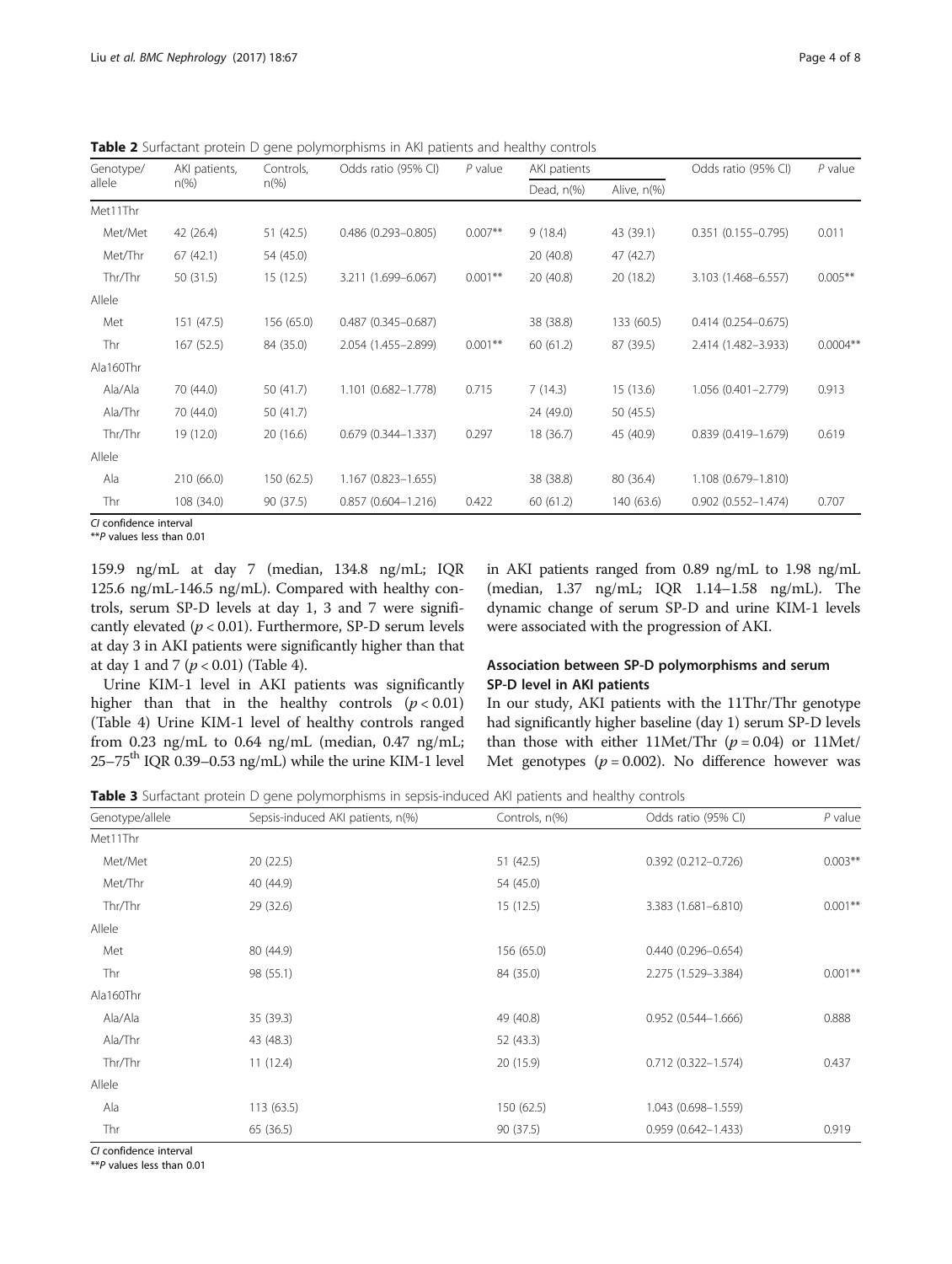|                    | Median (IQR) serum SP-D (ng/ml) | Median (IQR) Urine KIM-1 (ng/ml) |                                 |                         |
|--------------------|---------------------------------|----------------------------------|---------------------------------|-------------------------|
| Time               | Day 1                           | Day 3                            | Dav 7                           | Dav i                   |
| AKI patients, n(%) | $142.4(128.5 - 158.5)^{c}$      | 342.2(323.2–356.1) <sup>a</sup>  | 134.8(125.6–146.5) <sup>b</sup> | $1.37(1.14 - 1.58)^{c}$ |
| Controls, n(%)     | 80.36(74.27-88.68)              | ΝA                               | ΝA                              | $0.47(0.23 - 0.64)$     |

<span id="page-4-0"></span>Table 4 Serum SP-D and Urine KIM-1 levels in AKI patients and healthy controls

<sup>a</sup>Compared with Day 1, significant difference was observed. P less than 0.01

<sup>b</sup>Compared with Day 3, significant difference was observed. P less than 0.01

Compared with healthy controls, significant difference was observed. P less than 0.01

observed in serum SP-D levels between AKI patients with 160Thr/Thr genotype and those with 160Ala/Thr and 160Ala/Ala genotypes ( $p = 0.12$ ) (Table 5).

### Relationship between baseline serum SP-D level and urine KIM-1 level with AKI severity and need and duration of RRT in AKI patients

In our study, baseline serum SP-D levels (day 1) correlated with urine KIM-1 levels in AKI patients (Pearson coefficient,  $r = 0.658$ ), indicating that higher levels of baseline serum SP-D, related to more severe renal injury (Fig. [1](#page-5-0)).

The baseline serum SP-D levels of AKI patients treated with RRT were also higher than in AKI patients without RRT ( $p = 0.012$ ). In addition, baseline serum SP-D level correlated with the duration of RRT (Pearson co-efficient  $r = 0.852$ ). However, there was no difference in the baseline serum SP-D levels between patients treated with different RRT doses (20 mL/kg vs. 35 mL/kg) (Table [6](#page-5-0)).

#### **Discussion**

The objective of this study was to explore the possible relationships between SP-D Thr11Met and Thr160Ala polymorphisms and serum SP-D levels as well as susceptibility, severity and prognosis of AKI in Chinese patients.

Previous studies have also demonstrated that the SP-D-Met11Thr polymorphism is associated with susceptibility to several diseases. For example, subjects from Western countries with 11Thr allele or 11Thr/Thr

Table 5 Baseline serum SP-D levels and different genotypes among patients with AKI

| AKI patients genotype | Median (25 <sup>th</sup> -75 <sup>th</sup> IQR) baseline<br>serum SP-D(ng/ml) | $P$ value  |  |  |  |  |  |
|-----------------------|-------------------------------------------------------------------------------|------------|--|--|--|--|--|
| Met11Thr              |                                                                               |            |  |  |  |  |  |
| Met/Met               | 123.8 (120.5-140.1)                                                           |            |  |  |  |  |  |
| Met/Thr               | 135.4 (128.2–169.3)                                                           | $0.040*$   |  |  |  |  |  |
| Thr/Thr               | 149.0 (144.5–158.8)                                                           | $0.002***$ |  |  |  |  |  |
| Ala160Thr             |                                                                               |            |  |  |  |  |  |
| Ala/Ala               | 144.3 (121.6-169.9)                                                           |            |  |  |  |  |  |
| Ala/Thr               | 138.3 (131.8-147.6)                                                           | 0.091      |  |  |  |  |  |
| Thr/Thr               | 144.4 (124.8–147.6)                                                           | 0.150      |  |  |  |  |  |

*IQR* interquartile range<br>\*P values less than 0.0!

\*P values less than 0.05; \*\*P values less than 0.01

genotype were more susceptible to allergic rhinitis [[15](#page-6-0)], asthma [[16\]](#page-6-0), chronic obstructive pulmonary disease (COPD) [[17\]](#page-7-0), and community-acquired pneumonia [[18](#page-7-0)]. Interestingly, recipients of allografts with SP-D 11Met/ Met genotype had significantly lower rates of chronic lung allograft dysfunction and improved survival compared to those with the homozygous SP-D 11Thr/Thr genotype [[19](#page-7-0)]. In our study, individuals with 11Thr/Thr genotype were more susceptible to AKI compared to those with other SP-D genotypes. In addition, to avoid potential problems due to different race, region and living environments among subjects, all AKI patients and healthy controls in this study were of Chinese Han nationality and resided in similar geographic locations in the central area of China. In our study, frequencies of genotypes at Thr11Met and Thr160Ala loci in healthy controls were similar to those reported in previous studies conducted in the Chinese population [[20](#page-7-0)]. However, the distribution of genotypes in the Chinese population differed from that reported in Western populations [[11](#page-6-0)]. Thus, based on our findings, we can speculate that the SP-D-Thr11Met polymorphism may be used a biomarker to predict patient susceptibility to AKI of Chinese patients.

Among many SNPs present in the SP-D gene, two intraexonic polymorphisms, Met11Thr and Ala160Thr, which result in changes in amino acids residues, have been described. The Met11Thr polymorphism is located in codon 11 in the SP-D N-terminal region and it has been reported previously that this amino acid change influences the oligomerization of the human SP-D protein thereby impacting on its function [[10](#page-6-0)]. Furthermore, SP-D protein posttranslational modifications such as nitrosylation of multimeric SP-D could cause collagen tail wrapping and affect SP-D binding ability to the calreticulin/CD91 receptor on macrophages. This, in turn, might lead to higher anti-inflammatory activity as compared with normal trimeric SP-D protein [\[21\]](#page-7-0). Moreover, a previous study demonstrated that multimeric SP-D protein was a better inhibitor of Gram-positive and negative bacteria as well as influenza virus A compared to SP-D, with a lower degree oligomerization [[22\]](#page-7-0). In our study, we found that AKI subjects with 11Thr/Thr genotype had higher serum SP-D levels than those with 11Met/Met and 11Thr/Met genotypes, which may also contribute to individual susceptibility to AKI. These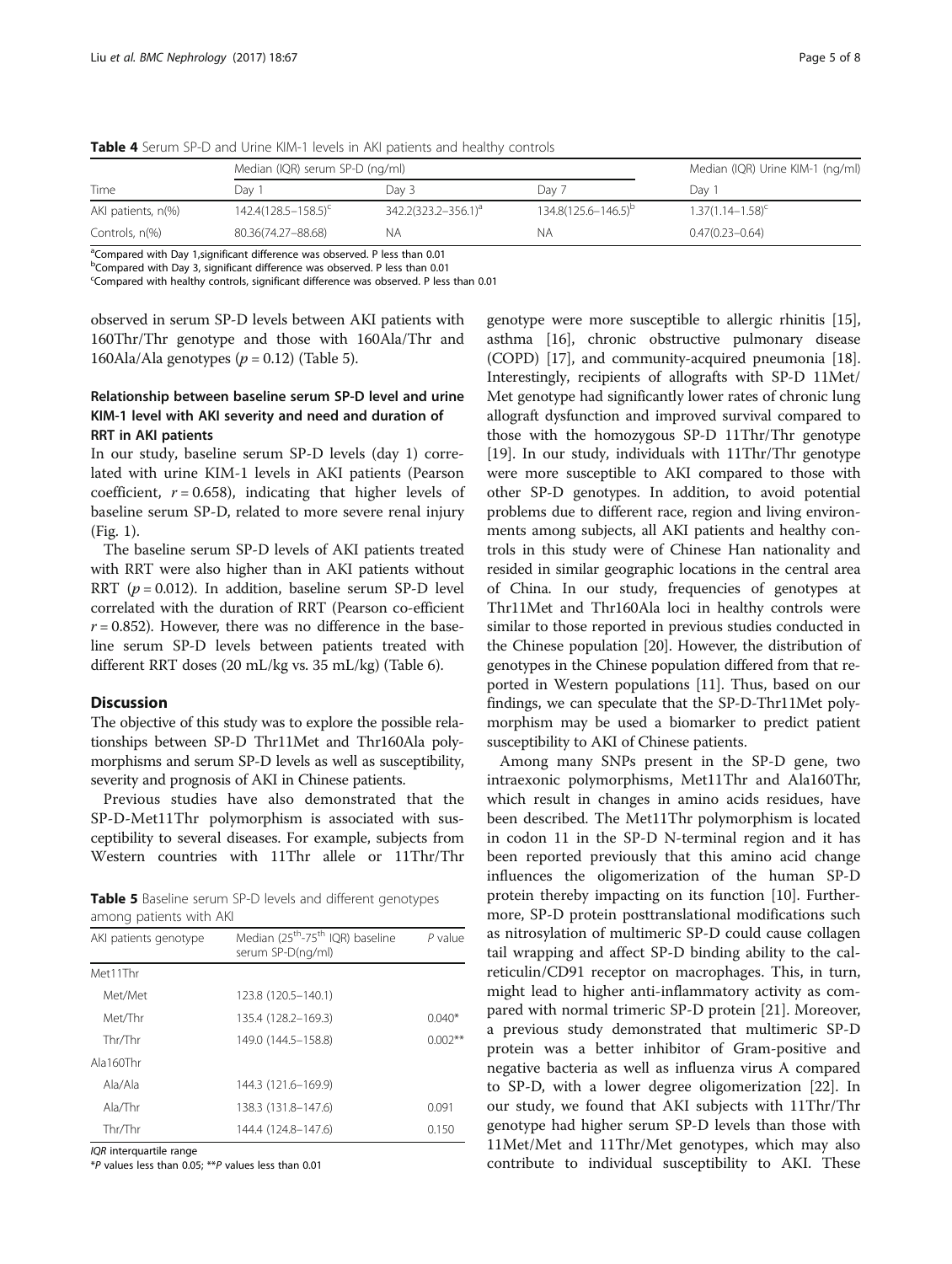<span id="page-5-0"></span>

findings might be explained by the possibility that SP-D Thr11Met SNP could influence the assembly, expression, function and concentration of SP-D protein, consequently altering susceptibility to diseases in which SP-D is implicated.

A previous study by Eisner et al. [[23](#page-7-0)] demonstrated that higher baseline plasma SP-D levels were associated with a greater risk of mortality in acute respiratory distress syndrome patients. Indeed, higher baseline serum SP-D levels were associated with worse clinical outcomes, including a higher degree of kidney injury, longer RRT duration and increased risk of death in our study. It has been shown previously that alveolar type II epithelial cell hyperplasia can be stimulated by intra-tracheal administration of KGF-2 to increase SP-D secretion. SP-D easily disseminates into blood vessels due to its hydrophilic nature, therefore, serum SP-D level may be used as a sensitive marker of the permeability of alveolar epithelial cells [[24\]](#page-7-0). In the present study, serum SP-D levels in AKI patients were significantly higher than that in healthy controls, and reached a peak at day three. We speculate that increased serum SP-D levels in AKI patients may be attributed to large amounts of SP-D protein secreted by renal tubular epithelial cells which may accumulate in renal tubular lumen. In addition, SP-D protein from the tubular lumen may leak into the lumen of blood vessels when the barrier function of tubular epithelial cells is damaged. The permeability of tubular epithelial cells is

related with the severity of renal injury, When the kidney suffers injury, and the more severely the renal epithelial cell barrier is damaged, the more SP-D protein would leak into blood from tubular lumen,which may explain the significant correlation between higher serum SP-D levels and higher stage of renal injury in AKI patients.

KIM-1 is a reliable and early predictor for AKI, as demonstrated by preclinical and clinical trials [[25\]](#page-7-0). KIM-1 expression was most dominantly found in tubular epithelial cells, especially in S3 segment in ischemia/reperfusion injury (IRI) and toxic injury [\[25\]](#page-7-0). KIM-1 soluble fragment can also be detected in the urine of early AKI patients [[26](#page-7-0)]. Urine KIM-1 levels have been recognized as a useful biomarker to occurrence and severity of sepsis-induced AKI [\[26\]](#page-7-0). In the present study, we found that urine KIM-1 levels in AKI stage 3 patients were significantly higher than that in AKI stage 2 and stage 1 patients. In addition, the baseline serum SP-D levels were significantly correlated with urine KIM-1 levels, which further suggested that serum SP-D levels may be a predictor for the severity and prognosis of AKI. Indeed, SP-D meets the criterion of a potentially ideal marker for AKI: it is non-invasive, easily obtainable and detectable early in patient samples.

Moreover, in the present study we observed that higher baseline SP-D serum levels were related to greater possibility of RRT and its longer duration. RRT is an effective way for AKI patients healing, which may be attributed to effective removal of inflammatory cytokines

**Table 6** Baseline serum SP-D levels and patients' outcome, AKI stage and RRT of AKI patients

| AKI patients                                                          | Outcome                |                             | AKI stage                 |                              |                                            | RRT                       |                               |
|-----------------------------------------------------------------------|------------------------|-----------------------------|---------------------------|------------------------------|--------------------------------------------|---------------------------|-------------------------------|
|                                                                       | Dead                   | Alive                       | Stage 1                   | Stage 2                      | Stage 3                                    | With                      | Without                       |
| Median( $25^{\text{th}}$ – 75 <sup>th</sup> IQR)<br>serum SP-D(ng/ml) | 149.6<br>(143.8–159.2) | 139.5*<br>$(124.1 - 154.6)$ | 24.3<br>$(120.4 - 123.4)$ | $1377*$<br>$(131.3 - 144.0)$ | $156.1$ <sup>##</sup><br>$(148.9 - 165.1)$ | 1427<br>$(139.5 - 159.8)$ | $140.3*$<br>$(121.7 - 155.8)$ |
| P value                                                               | 0.026                  |                             |                           | 0.02                         | 0.001                                      | 0.012                     |                               |

For the serum SP-D levels and different outcome analysis

\*Compared with AKI patients who died, significant difference was observed. P less than 0.05

For the serum SP-D levels and different AKI stage analysis

\*Compared with AKI stage 1,significant difference was observed. P less than 0.05

##Compared with AKI stage 3,significant difference was observed. P less than 0.01

For the serum SP-D levels and RRT need

\*Compared with AKI patients with RRT, significant difference was observed. P less than 0.05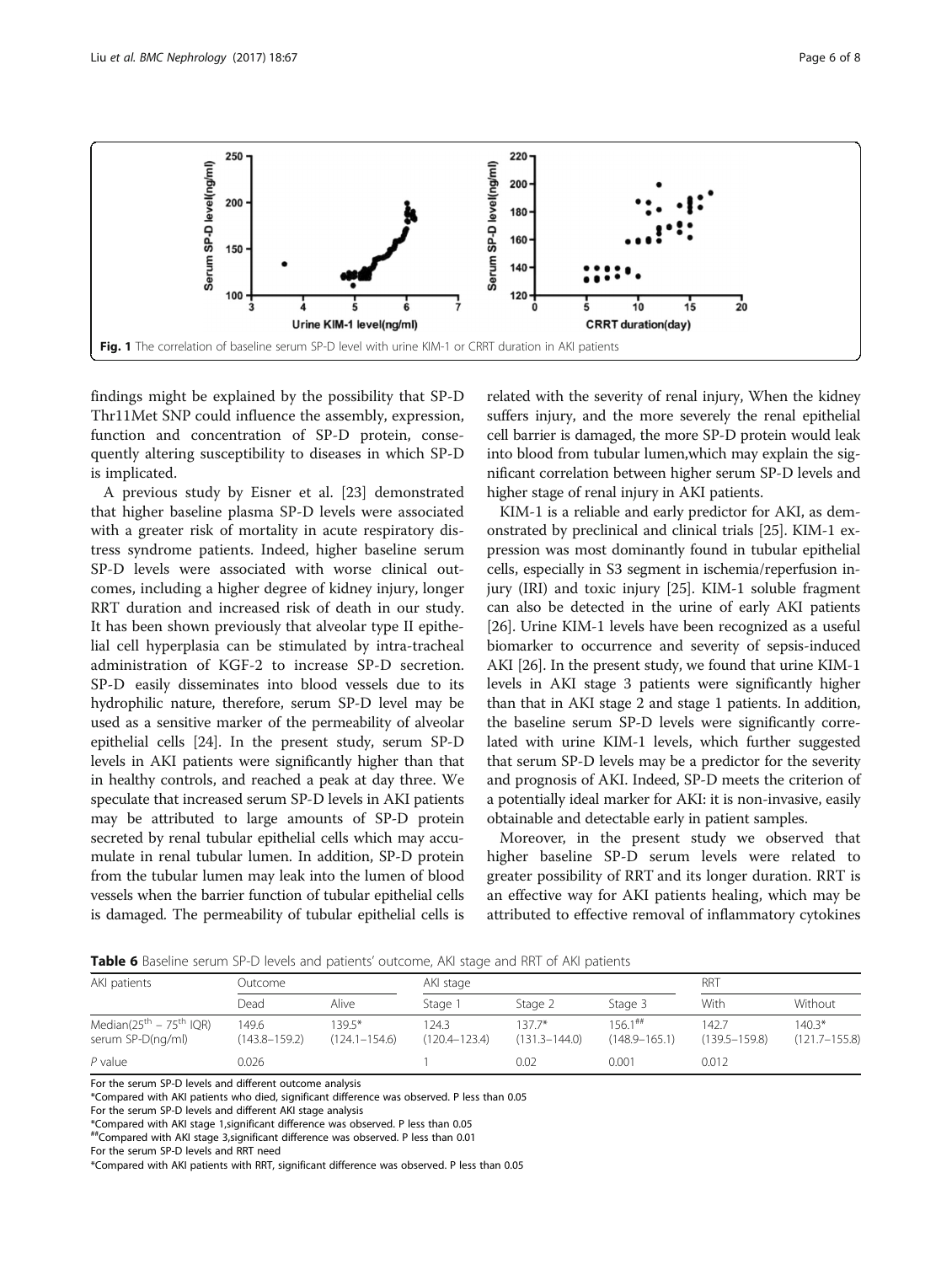<span id="page-6-0"></span>from the circulation and local renal tissue [\[27](#page-7-0)]. However, the mortality of AKI patients cannot be improved by high-dose RRT [[28](#page-7-0)]. In our study no difference in serum SP-D levels at day three was observed among AKI patients who were treated with different doses of RRT (35 mL/kg vs. 25 mL/kg). Based on these findings, it may be that serum SP-D of AKI patients was not affected by different doses of RRT in our study.

# Conclusion

In conclusion, in our study, carriers of SP-D 11Thr allele/genotype were more susceptible to AKI compared to 11Met allele/genotype carriers. Furthermore, higher baseline serum SP-D levels were associated with adverse clinical outcomes, including higher mortality, greater possibility of RRT and longer duration. Therefore, the SP-D-11Thr allele/genotype and serum SP-D protein levels might perhaps be useful as biomarkers in predicting AKI susceptibility and prognosis. It was the first time to analyze the relationship between SP-D protein level and polymorphisms and susceptibility and outcome of AKI patients which can provide experimental evidences to compare the use of biomarkers in routine clinical practice. However, the sample number was not high which would be improved in the following study.

#### Abbreviations

AKI: Acute kidney injury; ALI: Acute lung injury; ARDS: Acute respiratory distress syndrome; CLP: Cecal ligation and puncture; COPD: Chronic obstructive pulmonary disease; ELISA: Enzyme-linked immunosorbent assay; HWE: Hardy-Weinberg equilibrium; ICU: Intensive care unit; IL-6: Interleukin-6; IRI: Ischemia/reperfusion injury; KDIGO: Kidney Disease Improving Global Outcomes; KIM-1: Kidney injury molecule-1; PCR: Polymerase chain reaction; PCR-SSP: Sequence specific primer-polymerase chain reaction; RRT: Renal replacement therapy; SNP: Single nucleotide polymorphism; SP-D: Surfactant protein-D; TNF-α: Tumor necrosis factor-α; WBC: White blood cells

#### Acknowledgement

The authors thank Dr. GH Ding and all members of his laboratory for their kind support to this project.

#### Funding

This study is supported by the National Natural Science Foundation of China (No.81201457, No.81173402 and No. 81571943) and Advanced Suitable Project of Shanghai Health System (No.2013SY070).

#### Availability of data and materials

The datasets created during and/or analysed during the current study available from the corresponding author on reasonable request.

#### Authors' contributions

JL contributed to conception and design, acquisition of data and performed SP-D polymorphisms analysis, also was a major contributor in drafting the manuscript, GL acquired and analyzed the patient data and detected the serum SP-D protein level, LHL was a contributor in writing the manuscript and performing the statistical analyses, ZYL detected urine KIM-1 level, QSZ performed the statistic analysis, GRW revised the crude manuscript, DCC was a major contributor in coordinating the corhort and designing the experiment. All authors have reviewed the manuscript. All authors read and approved the final manuscript.

#### Competing interests

The authors declare that they have no competing interests.

#### Consent for publication

Not applicable.

#### Ethics approval and consent to participate

The study protocol was approved by the clinical research ethics committee of Renmin Hospital of Wuhan University (WDRY2015-K031), Wuhan, China. The informed consents were signed and obtained from all patients and subjects before initiation of the study.

#### Author details

<sup>1</sup>Department of Critical Care Medicine, Renmin Hospital of Wuhan University Wuhan, Hubei 430060, China. <sup>2</sup>Department of Critical Care Medicine, Jingzhou Central Hospital, Jingzhou, Hubei 434020, China. <sup>3</sup>Department of Internal medicine, Renmin Hospital of Wuhan University, Wuhan, Hubei 430060, China. <sup>4</sup>Department of Surgery, SUNY Upstate Medical University Syracuse, NY 13210, USA. <sup>5</sup>Department of Critical Care Medicine, Shanghai Ruijin Hospital Affiliated with Jiaotong University, Shanghai, China.

#### Received: 19 October 2016 Accepted: 9 February 2017 Published online: 17 February 2017

#### References

- 1. Susantitaphong P, Cruz DN, Cerda J, Abulfaraj M, Alqahtani F, Koulouridis I, Jaber BL, Acute Kidney Injury Advisory Group of the American Society of N. World incidence of AKI: a meta-analysis. Clin J Am Soc Nephrol. 2013;8:1482–93.
- 2. Barrantes F, Tian J, Vazquez R, Amoateng-Adjepong Y, Manthous CA. Acute kidney injury criteria predict outcomes of critically ill patients. Crit Care Med. 2008;36:1397–403.
- 3. Vilander LM, Kaunisto MA, Pettila V. Genetic predisposition to acute kidney injury–a systematic review. BMC Nephrol. 2015;16:197.
- 4. Kuroki Y, Voelker DR. Pulmonary surfactant proteins. J Biol Chem. 1994;269:25943–6.
- 5. Carreto-Binaghi LE, el Aliouat M, Taylor ML. Surfactant proteins, SP-A and SP-D, in respiratory fungal infections: their role in the inflammatory response. Respir Res. 2016;17:66.
- 6. Malaviya R, Gow AJ, Francis M, Abramova EV, Laskin JD, Laskin DL. Radiation-induced lung injury and inflammation in mice: role of inducible nitric oxide synthase and surfactant protein D. Toxicol Sci. 2015;144:27–38.
- Liu Z, Shi Q, Liu J, Abdel-Razek O, Xu Y, Cooney RN, Wang G. Innate immune molecule surfactant protein D attenuates sepsis-induced acute pancreatic injury through modulating apoptosis and NF-kappaB-mediated inflammation. Sci Rep. 2015;5:17798.
- 8. Hu F, Ding G, Zhang Z, Gatto LA, Hawgood S, Poulain FR, Cooney RN, Wang G. Innate immunity of surfactant proteins A and D in urinary tract infection with uropathogenic Escherichia coli. Innate Immun. 2016;22:9–20.
- 9. Liu J, Abdel-Razek O, Liu Z, Hu F, Zhou Q, Cooney RN, Wang G. Role of surfactant proteins A and D in sepsis-induced acute kidney injury. Shock. 2015;43:31–8.
- 10. DiAngelo S, Lin Z, Wang G, Phillips S, Ramet M, Luo J, Floros J. Novel, non-radioactive, simple and multiplex PCR-cRFLP methods for genotyping human SP-A and SP-D marker alleles. Dis Markers. 1999;15:269–81.
- 11. Lin Z, Pearson C, Chinchilli V, Pietschmann SM, Luo J, Pison U, Floros J. Polymorphisms of human SP-A, SP-B, and SP-D genes: association of SP-B Thr131Ile with ARDS. Clin Genet. 2000;58:181–91.
- 12. Endo S, Sato N, Nakae H, Yamada Y, Makabe H, Abe H, Imai S, Wakabayashi G, Inada K, Sato S. Surfactant protein A and D (SP-A, AP-D) levels in patients with septic ARDS. Res Commun Mol Pathol Pharmacol. 2002;111:245–51.
- 13. Bentham J, Meur S, Hudsmith L, Archer N, Wilson N. Echocardiographically guided catheter closure of arterial ducts in small preterm infants on the neonatal intensive care unit. Catheter Cardiovasc Interv. 2011;77:409–15.
- 14. Pantelidis P, Lagan AL, Davies JC, Welsh KI, du Bois RM. A single round PCR method for genotyping human surfactant protein (SP)-A1, SP-A2 and SP-D gene alleles. Tissue Antigens. 2003;61:317–21.
- 15. Ou CY, Chen CZ, Hsiue TR, Lin SH, Wang JY. Genetic variants of pulmonary SP-D predict disease outcome of COPD in a Chinese population. Respirology. 2015;20:296–303.
- 16. Sorensen GL, Bladbjerg EM, Steffensen R, Tan Q, Madsen J, Drivsholm T, Holmskov U. Association between the surfactant protein D (SFTPD) gene and subclinical carotid artery atherosclerosis. Atherosclerosis. 2016;246:7–12.